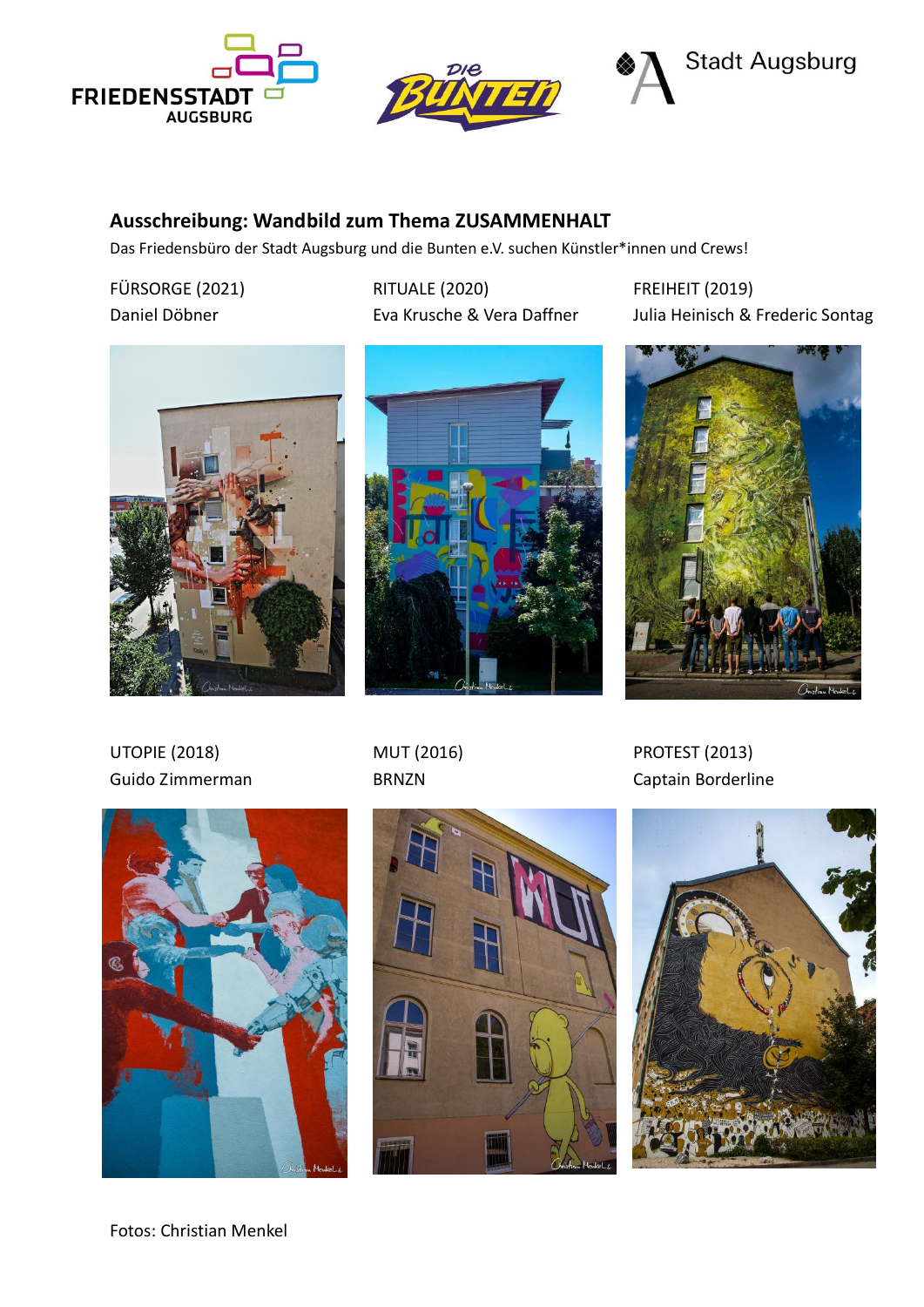



# **AUSSCHREIBUNG**

Das Friedensbüro der Stadt Augsburg schreibt in Kooperation mit dem Augsburger Graffiti-Verein "Die Bunten e.V." im Rahmen des Kulturprogramms zum Augsburger Hohen Friedensfest 2022 wieder eine Muralgestaltung aus.

Dafür werden Künstler\*innen und Crews gesucht, die im Zeitraum des Friedensfests ein großflächiges Wandbild zum diesjährigen Schwerpunktthema **Zusammenhalt** gestalten.

## **Das Honorar dafür beträgt 4500€.**

## **Hintergrundinformation**

Das Kulturprogramm zum **Augsburger Hohen Friedensfest** setzt sich mit aktuellen Entwicklungen und Fragestellungen in der modernen vielfältigen Gesellschaft auseinander. Vom 20. Juli bis 8. August lädt es zu über 50 Veranstaltungen - Konzerten, Performances, Theater, Workshops und Diskussionen - ein. Das Friedensbüro konzipiert das Programm mit einem breiten Netzwerk aus lokalen Initiativen, Kreativen und Wissenschaftler\*innen. Seit 2013 gehört auch ein großflächiges Wandbild zum Veranstaltungsrepertoire.

#### **2022 – #ZUSAMMENHALT**

Das Augsburger Friedensfest steht in diesem Jahr unter dem Motto ZUSAMMENHALT. Dafür suchen wir ein Motiv, das dieses Thema phantasievoll und kreativ behandelt.

Der gesellschaftliche Zusammenhalt scheint derzeit aufgrund vielfacher Krisen in der Welt bedroht. Der Krieg in der Ukraine sowie die Pandemie und ihre Folgen sind dafür nur zwei Beispiele, wenn auch besonders präsent. Eine positive Verbundenheit mit dem Gemeinwesen und die Bereitschaft für die Allgemeinheit und für Schwächere aktiv Verantwortung zu übernehmen sind für das gesellschaftliche Miteinander zentral. So ist Zusammenhalt letztlich für das Gelingen einer liberalen Demokratie notwendig. Gleichzeitig sind in einer pluralistischen Gesellschaft Differenzen und Konflikte essentiell und sogar Ausdruck von politischer Freiheit. Doch wie passt der gerade in Krisenzeiten vielfach beschworene Ruf nach Zusammenhalt, mit der demokratischen Streitkultur zusammen? Was bedeutet Zusammenhalt in einer vielfältigen Gesellschaft? Sind es die Konflikte selbst, die eine offene Gesellschaft zusammenhalten?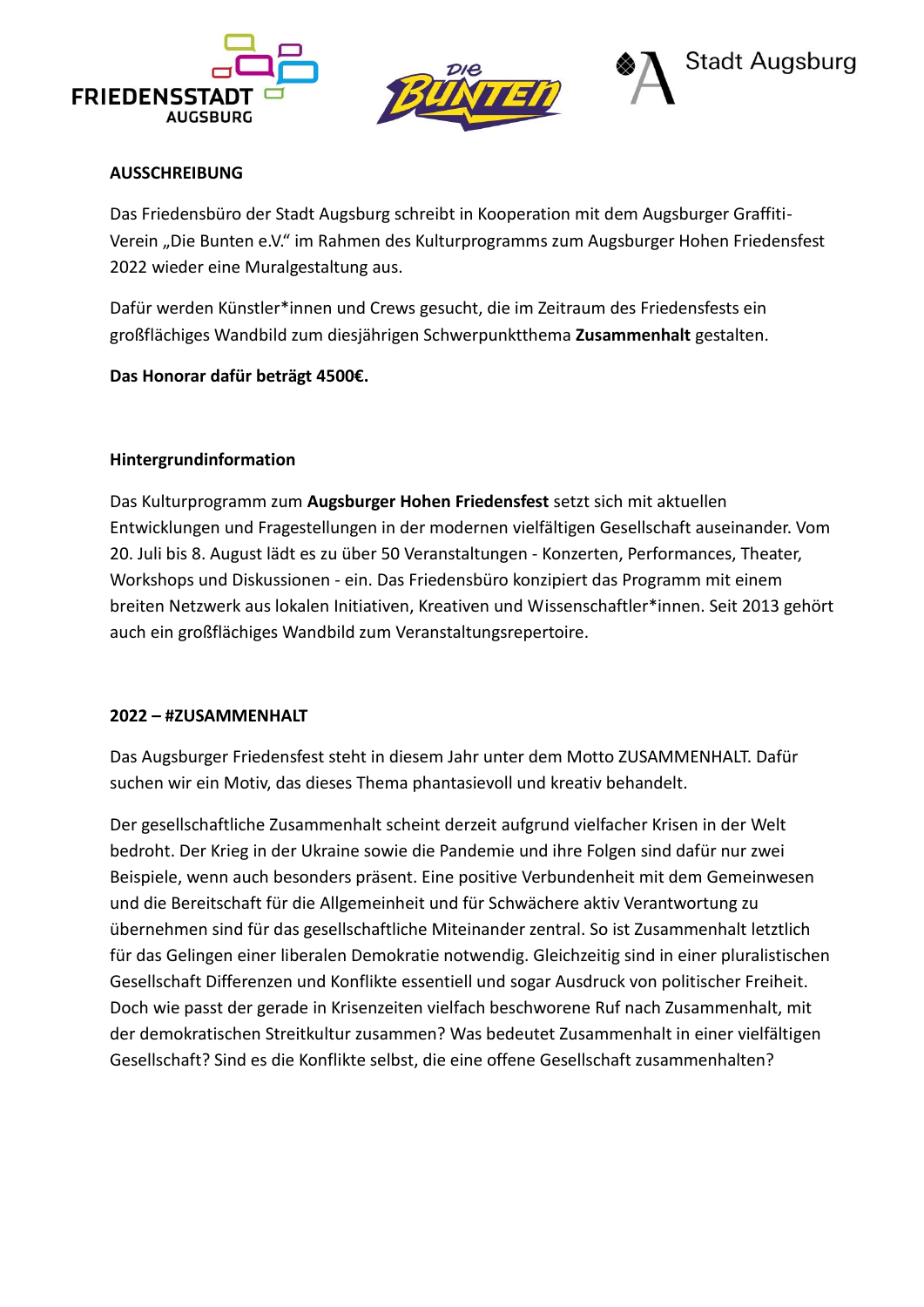





#### **Bewerbung**

Bei Interesse freuen wir uns über Ihre Einsendung von:

- Fotos von bisherigen Werken, v. a. von großflächigen Wandbildern/Murals (5 Seiten)
- Kurzprofil des/r Künstler\*in bzw. des Künstlerkollektivs (max. 1 DINA4-Seite)
- Kontaktadresse und Telefonnummer

Aufgrund der Vielzahl an Bewerbungen bitten wir, nur die oben genannten Materialien einzusenden!

# **Bis zum 20. April 9.00 Uhr, elektronisch an: [friedensstadt@augsburg.de](mailto:friedensstadt@augsburg.de)**

Aus allen Einreichungen wählt die Jury 10 Interessent\*innen aus, welche gebeten werden eine Skizze für die ausgewählte Wand anzufertigen.

Die nicht umgesetzten Skizzen werden mit 50€ vergütet.

**Das Künstlerhonorar beträgt 4500€** (zzgl. MwSt., Reise-, Hotel- und Materialkosten).

#### **Zeitplan**

- bis 27. April 2022: erste Auswahl von 10 Teilnehmer\*innen für die Skizzenphase und Festlegung der zu gestaltenden Wand
- 28. April bis 9. Mai 2022: Anfertigung der Skizzen
- Bis 20. Mai 2022: Benachrichtigung der Künstler\*innen
- 20. Juli 7. August: Wandbemalung im Rahmen des Friedensfestprogramm (ca. eine Woche, nach Absprache und Verfügbarkeit der Künstler\*innen)
- 7. August: Eröffnungsveranstaltung mit Künstler\*in

Der Rechtsweg ist ausgeschlossen.

Wir freuen uns auf Ihre Bewerbungen!

**Info & Kontakt** Die Bunten e.V Daniel Tröster +49 178-73 46 130 [info@die-bunten.de](mailto:info@die-bunten.de) Am Sparrenlech 6 86152 Augsburg

Friedensbüro der Stadt Augsburg Christiane Lembert-Dobler +49 821 324 3262 [friedensstadt@augsburg.de](mailto:friedensstadt@augsburg.de) Bahnhofstraße 18 1/3a 86150 Augsburg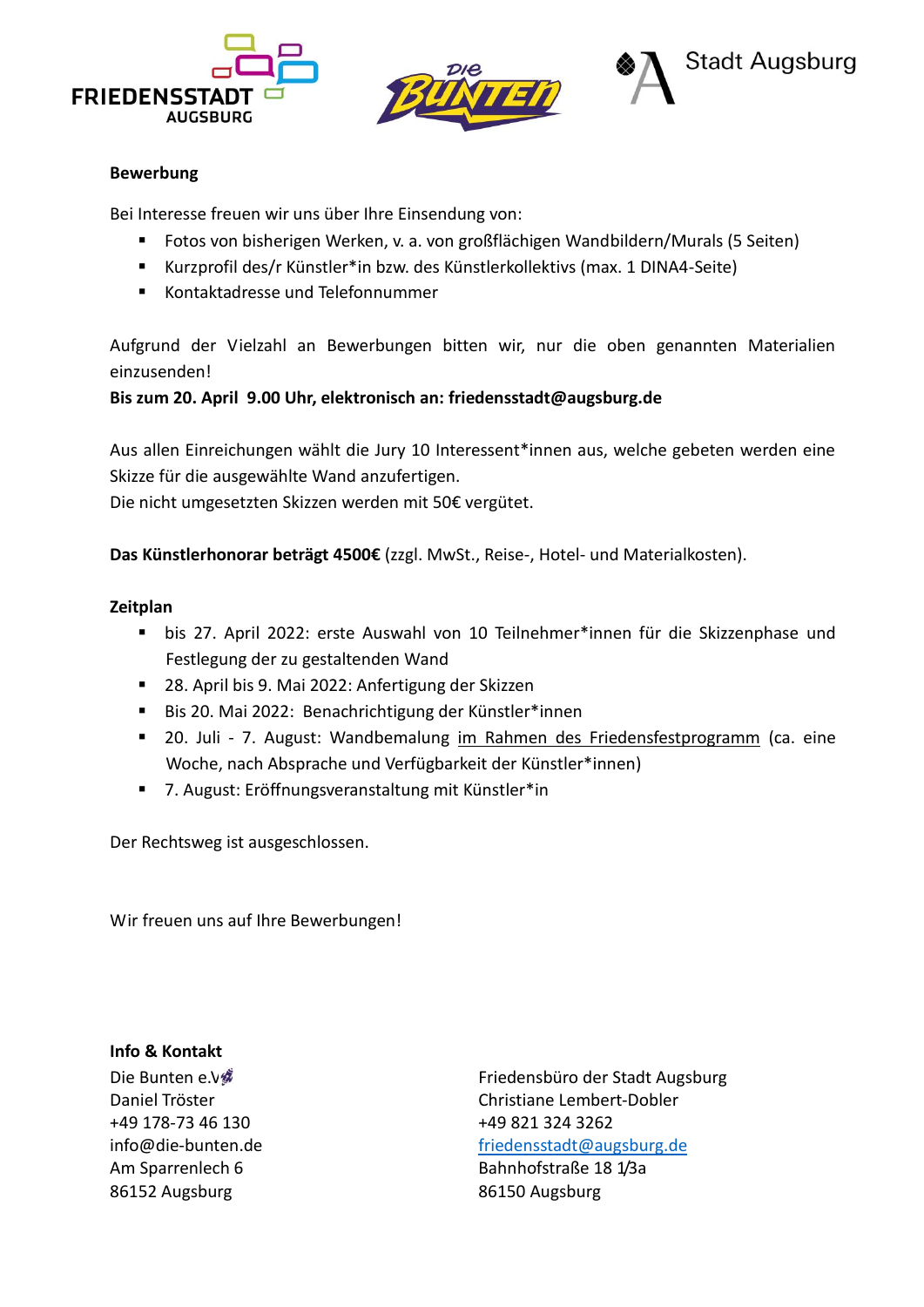



# **Mural - Cohesion: CALL FOR SKETCH SUBMISSIONS**

The City of Augsburg (department of cultural affairs), the Graffiti-Association of Augsburg "Die Bunten e.V." are looking for artists to realize an art commission within the framework program of the Augsburg Peace Festival 2022.

The mural should deal with this year's guiding theme **"Cohesion**". **The artist fee amounts to 4500 €.**

#### **Background information**

The annual **Augsburg Peace Festival** consists of a cultural program of different kinds of events (music, art, science and political debate) focusing on actual topics of sociopolitical importance. Since 2013, an annual mural is integral part of the festival program.

The Peace Office designs the program with a broad network of local initiatives, creatives and academics.

#### **2022 - #COHESION**

The Augsburg Peace Festival's motto this year is COHESION. For this, we are looking for a motive that deals with this topic imaginatively and creatively.

Multiple crises in the world are currently threatening social cohesion. The war in Ukraine, the pandemic, and its consequences are just two examples, although they are particularly present. A positive bond with the community and the willingness to take responsibility for the public and for the weaker members of society are central to social cohesion. Thus, cohesion is ultimately necessary for the success of a liberal democracy. At the same time, in a pluralistic society, differences and conflicts are essential and even an expression of political freedom. However, how does the call for cohesion, which is often invoked especially in times of crisis, fit with the democratic culture of dispute? What does cohesion mean in a diverse society? Is it the conflicts themselves that hold the open society together?